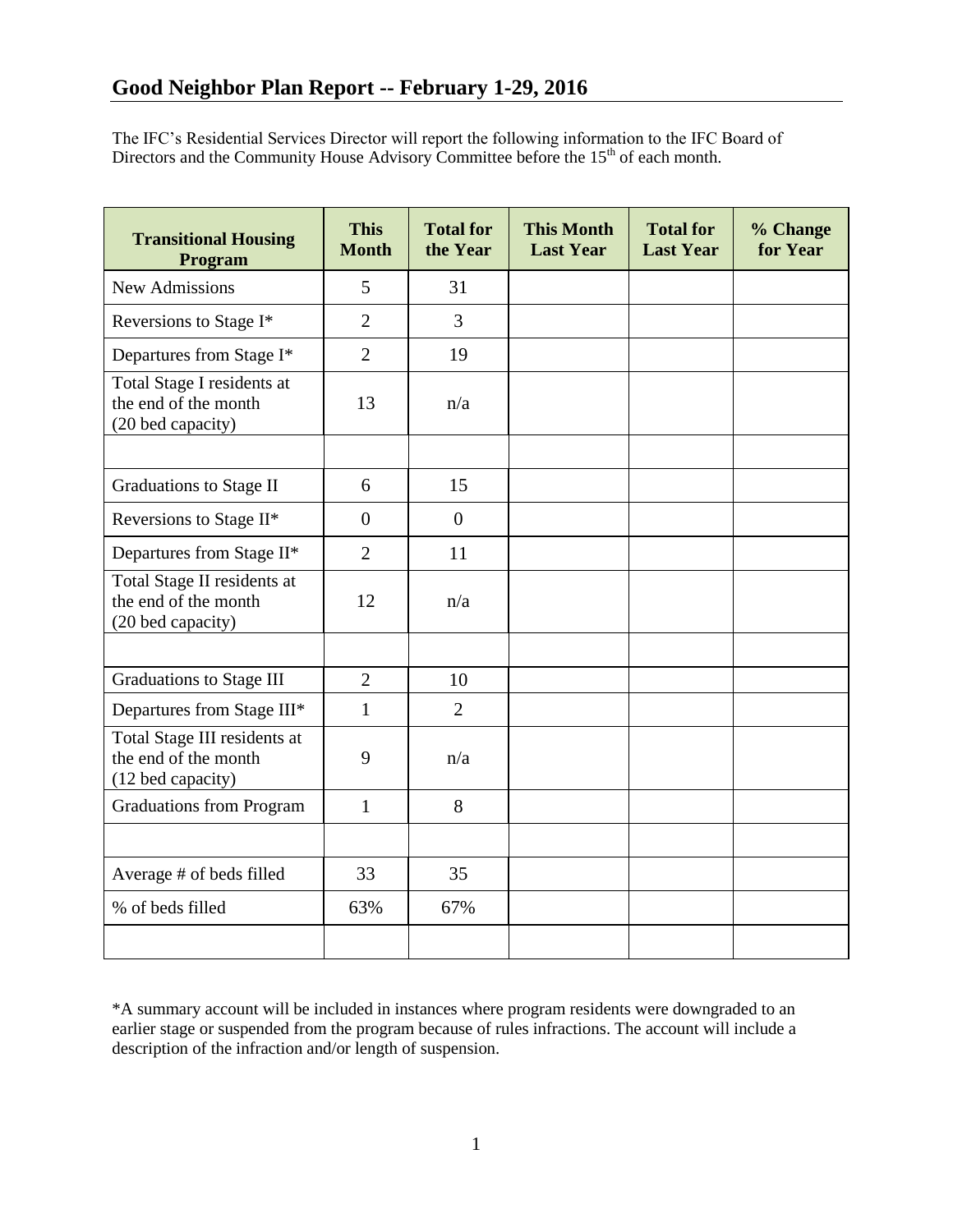# **Good Neighbor Plan Report -- February 1-29, 2016**

| <b>Emergency Shelter -</b><br>open due to general conditions                                  | <b>This</b><br><b>Month</b> | <b>Total for</b><br>the Year | <b>This Month</b><br><b>Last Year</b> | <b>Total for</b><br><b>Last Year</b> | % Change<br>for Year |  |  |  |
|-----------------------------------------------------------------------------------------------|-----------------------------|------------------------------|---------------------------------------|--------------------------------------|----------------------|--|--|--|
| # of nights shelter open                                                                      | 19                          | 70                           |                                       |                                      |                      |  |  |  |
| Average # of overnight guests                                                                 | 11                          | 5                            |                                       |                                      |                      |  |  |  |
| total # of guests, duplicated                                                                 | 214                         | 498                          |                                       |                                      |                      |  |  |  |
| total # of guests, un-duplicated                                                              | 13                          | 66                           |                                       |                                      |                      |  |  |  |
| # of nights # of guests > $17*$                                                               | $\theta$                    | $\theta$                     |                                       |                                      |                      |  |  |  |
| <b>Emergency Shelter – open due to individual needs</b>                                       |                             |                              |                                       |                                      |                      |  |  |  |
| # of on-premises admissions<br>resulting from police or emergency<br>services request*        | $\overline{4}$              | 12                           |                                       |                                      |                      |  |  |  |
| <b>Safety and Security</b>                                                                    |                             |                              |                                       |                                      |                      |  |  |  |
| # of guests admitted with current,<br>government-issued photo ID                              | 11                          | 51                           |                                       |                                      |                      |  |  |  |
| # of guests admitted with other ID                                                            | $\overline{0}$              | $\theta$                     |                                       |                                      |                      |  |  |  |
| # of guests admitted without ID*                                                              | $\overline{2}$              | 15                           |                                       |                                      |                      |  |  |  |
| # of scheduled visitors<br>(i.e. service providers, meetings)                                 | 31                          | 255                          |                                       |                                      |                      |  |  |  |
| # of walk-up visitors seeking shelter                                                         | 5                           | 19                           |                                       |                                      |                      |  |  |  |
| # of other walk-up visitors<br>(i.e. donations, public tours)                                 | 28                          | 196                          |                                       |                                      |                      |  |  |  |
| # of times a resident or guest left<br>Community House after curfew<br>without authorization* | $\theta$                    | $\mathbf{1}$                 |                                       |                                      |                      |  |  |  |
| # of times when staff instructed<br>someone to leave the premises*                            | 9                           | 41                           |                                       |                                      |                      |  |  |  |
| # of times when 911 and/or police are<br>called to premises for non-medical<br>reasons*       | $\overline{2}$              | $\overline{4}$               |                                       |                                      |                      |  |  |  |
| # of times a resident or guest charged<br>with a crime that occurred on<br>premises*          | $\overline{0}$              | $\theta$                     |                                       |                                      |                      |  |  |  |
| # of guests who were found to be a<br>sex offenders staying on premises*                      | $\boldsymbol{0}$            | $\overline{0}$               |                                       |                                      |                      |  |  |  |

**\* if this occurs, the monthly report will include an explanation as well as a count**

 $\boldsymbol{X}$  By checking this box, the Community House Residential Services Director affirms that a background check was administered to all prospective program residents before their admission into the transitional housing program.